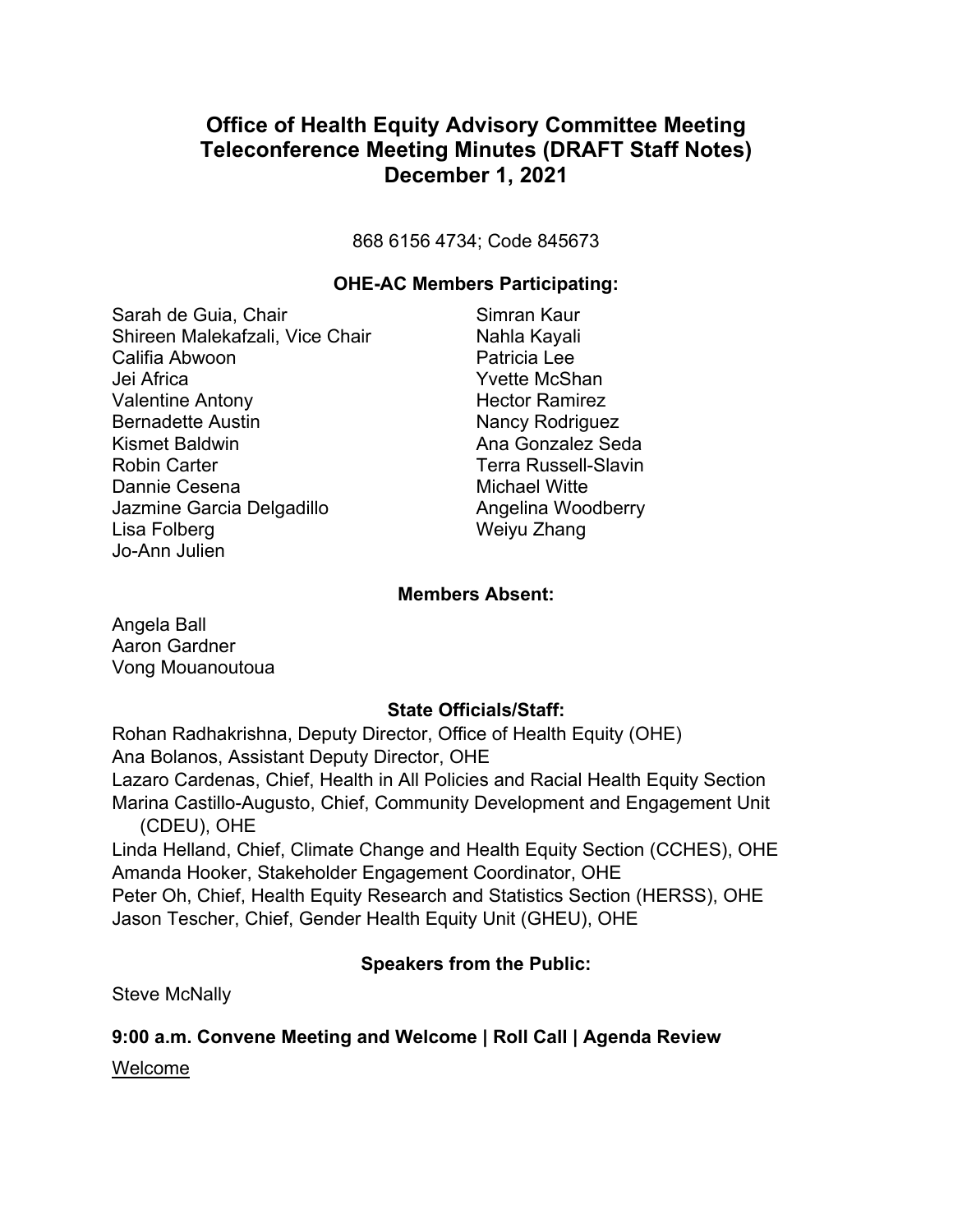Sarah de Guia, Chair of the Office of Health Equity (OHE) Advisory Committee (AC), called the OHE-AC meeting to order at 9:00 a.m., welcomed everyone, provided a brief overview of the meeting agenda, and confirmed the presence of a quorum.

Amanda Hooker, Stakeholder Engagement Coordinator, reviewed the meeting protocols.

Chair de Guia welcomed new AC Members Jei Africa, Bernadette Austin, Dannie Cesena, Jazmine Garcia Delgadillo, and Weiyu Zhang and asked them to introduce themselves.

#### September 2, 2021, Meeting Minutes, and September 28, 2021, Subcommittee Meeting **Minutes**

**MOTION**: AC Member Seda moved approval of the September 2, 2021, Meeting Minutes, and the September 28, 2021, Subcommittee Meeting Minutes as presented. AC Member Woodberry seconded. Motion carried 17 yes, 0 no, and 2 abstain, per roll call vote as follows:

The following OHE-AC Members voted "Yes": Abwoon, Antony, Baldwin, Carter, Delgadillo, Julien, Kaur, Kayali, Lee, Ramirez, Rodriguez, Seda, Witte, Woodberry, and Zhang, and Vice Chair Malekafzali and Chair de Guia.

The following OHE-AC Members abstained: Austin and Cesena.

Public Comment

No members of the public addressed the OHE-AC.

## **9:15 a.m. Advisory Committee Sharing**

AC Members shared one thing they learned over the past year from the stakeholders and communities they represent as feedback for the OHE and the California Department of Public Health (CDPH).

## Public Comment

Steve McNally, family member, thanked the AC for creating a safe space for individuals to share. The speaker stated the California Youth Empowerment Network (CAYEN) presented a Community Participation Ladder about not being at the table and allowing community to contribute to meetings to help the system.

Steve McNally asked for an update on the UC Davis Solano Disparity Project that will be expanded across the state and the California Pan-Ethnic Health Network's (CPEHN) \$63 million funding. The COVID-19 pandemic has taught that, while exclusivity and equity is often discussed, the trusted messengers in communities are not respected. For example, responsive mechanisms are not made mandatory or at least visible. The speaker noted that evidence-informed practices are important not just evidence-based practices. The speaker stated the need to get back into direct services.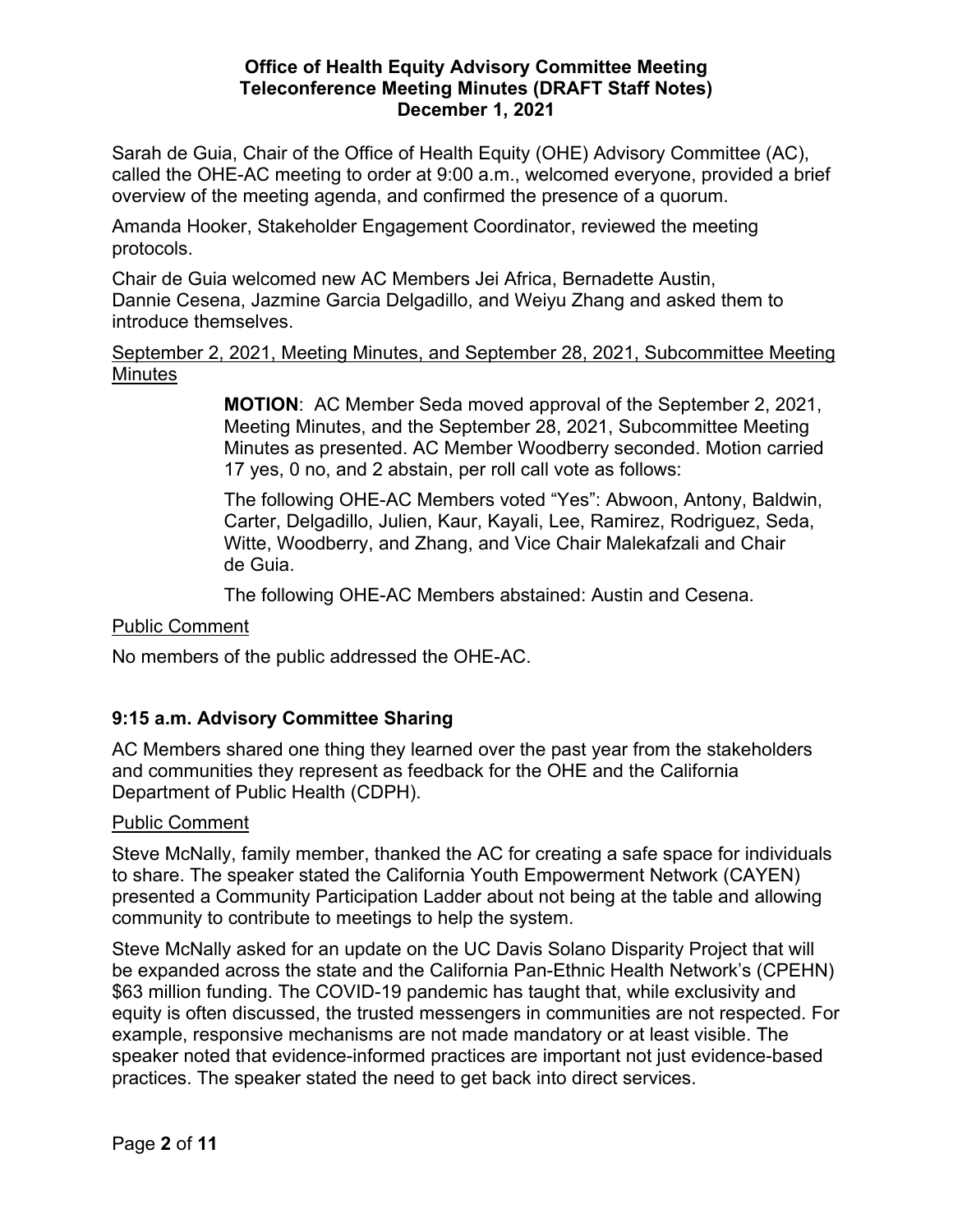AC Member Ramirez suggested creating or helping to create solidarity within the community to help take care of each other, particularly during the COVID-19 pandemic.

## **10:00 a.m. Updates from CDPH Leadership**

## **Presenters:**

- Caroline Nguyen Kurtz, Program Director, COVID-19 Local Coordination Team, CDPH
- Rohan Radhakrishna, Deputy Director, OHE

Chair de Guia stated the OHE-AC will hear updates from CDPH leadership regarding CDPH's response to the COVID-19 pandemic and the Department's equity priorities.

#### Caroline Nguyen Kurtz

Caroline Nguyen Kurtz, Program Director, COVID-19 Local Coordination Team, CDPH, provided an overview, with a slide presentation, of the California COVID-19 state dashboard, potential data insight summary, vaccination progress to date, California Vaccine Equity Goals, and progress toward those goals. She reviewed how data is tracked and what is being seen to inform what needs to be established next year. She stated weekly data updates are provided to the CDPH COVID-19 Equity Leadership team.

#### **Discussion**

AC Member Zhang asked about the discrepancy in the vaccination data posted on the covid19.ca.gov website, especially doses by ethnicity groups.

Dr. Kurtz stated the two main reasons for data discrepancies are data flow issues and the "unknown" factor. Designating race and ethnicity as "unknown" or "other" is not being factored into the groupings on the state dashboard.

AC Member Zhang asked about the larger issue of enforcement and how mandates work.

Dr. Kurtz stated there are recommendations and mandates at the state level and also avenues that involve employers where the Occupational Safety and Health Administration (OSHA) is involved.

Trudy Raymundo, CDPH, reviewed the current state public health officer orders. Regarding enforcement, many state public health officer orders are focused around settings such as licensed facilities. The CDPH is working closely with other state departments such as the Department of Health Care Services (DHCS), the California Department of Social Services (CDSS), and the California Department of Developmental Services because many facilities are licensed by those state entities. Also, local health departments have the authority to enforce orders.

AC Member Zhang asked about progress data on mandating vaccinations for state and local correctional facility and detention center workers.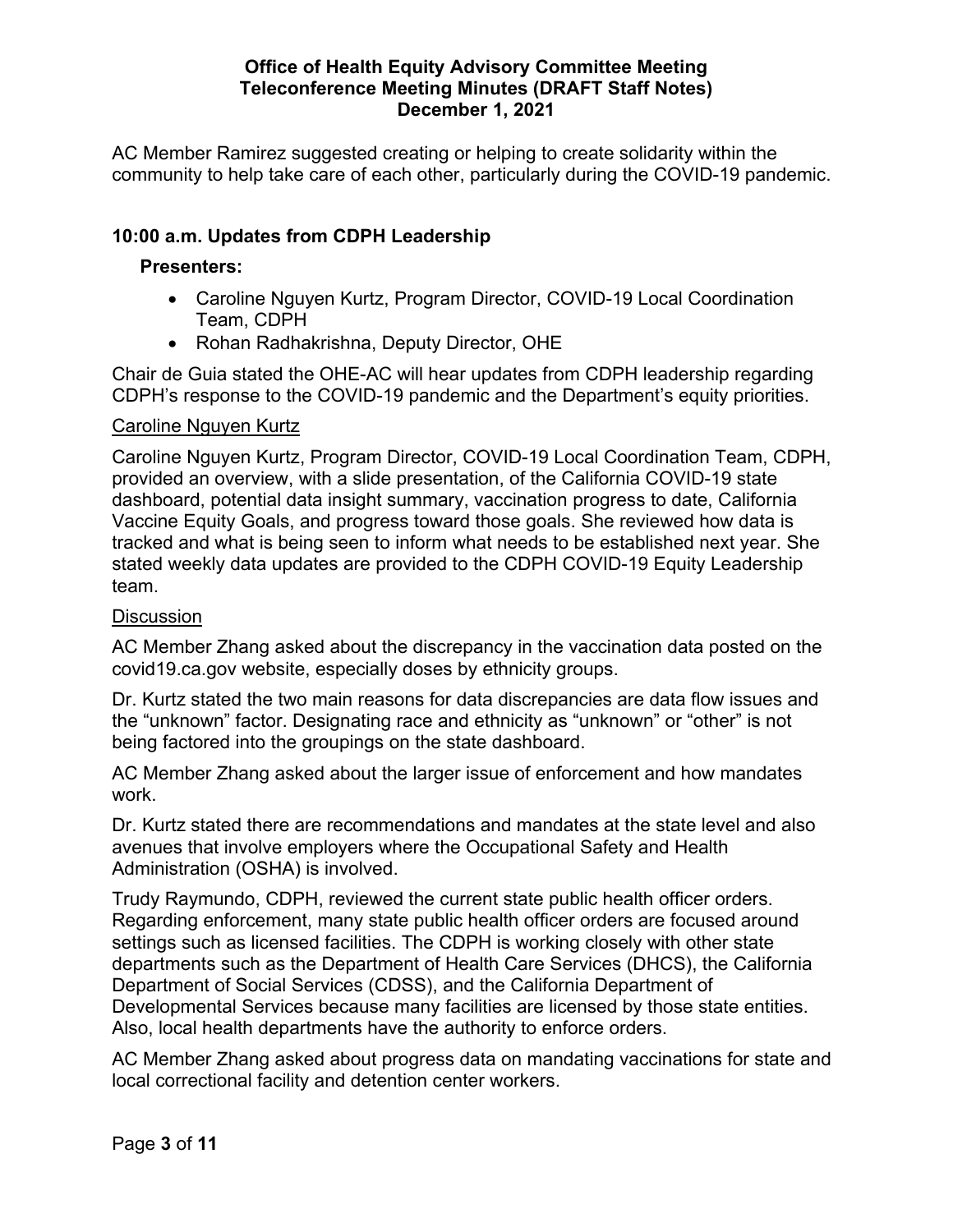Ms. Raymundo stated the orders revolve around incentivizing vaccinations for workers. Much of the data is anecdotal. She stated she will get back to AC Members with the answer to this question. For many orders with vaccine requirements, there is an opportunity to provide a qualifying exemption based on medical reasons or religious beliefs.

AC Member Russell-Slavin asked about available sexual orientation and gender identity (SOGI) data to identify what this has looked like for LGBTQ communities.

Dr. Kurtz stated data is inconsistent. She stated the need to consider how to collect that information so it reflects accurately and how to determine how it compares to other data already collected.

Jason Tescher, Chief, Gender Health Equity Unit (GHEU), OHE, stated the GHEU is taking a lead role in pulling together different parts of the Department and collaborating with the Centers for Disease Control (CDC) and the Center for Health Statistics and Informatics on collecting SOGI data. The legislation requires the CDPH and providers to collect SOGI data "if known," which presents a challenge for getting accurate quality data. Also, the CDPH is funding a small study to look at the barriers of facilitators in the Department and in a selection of counties to review how local health departments have or have not been collecting that data.

Chair de Guia agreed that individuals are invisible without the data. She stated it is important to prioritize these issues because these are the communities that are most at risk.

Mr. Tescher agreed and stated the need to learn how to better partner locally. The challenge is improving culturally-competent care so that providers are comfortable with and can provide that data.

AC Member Ramirez agreed that data aggregation can be difficult. The speaker asked that co-morbidity be an intersectional data point that is tracked, particularly for individuals with disabilities. The speaker suggested including a California vaccination bird, such as Big Bird, in the messaging to help younger individuals get vaccinated. Those types of trusted messengers can help alleviate fear and normalize the conversation.

Dr. Kurtz agreed that vaccinations are about the whole family. It is important to consider the wide spectrum of messengers that can reach all family members and that can resonate with different groups. It is also important to simplify the message.

Chair de Guia stated the OHE has put together the COVID-19 Policy Playbook for local counties that has a number of upstream suggestions on how to address and meet needs of communities in different ways. It is important to tackle this from the perspective of vaccines, the work that needs to happen upstream to ensure that systems and policies are equitable, community engagement improvement at the local and state levels to share what is and is not working, and how to have more community- and equity-centered policies moving forward.

## Public Comment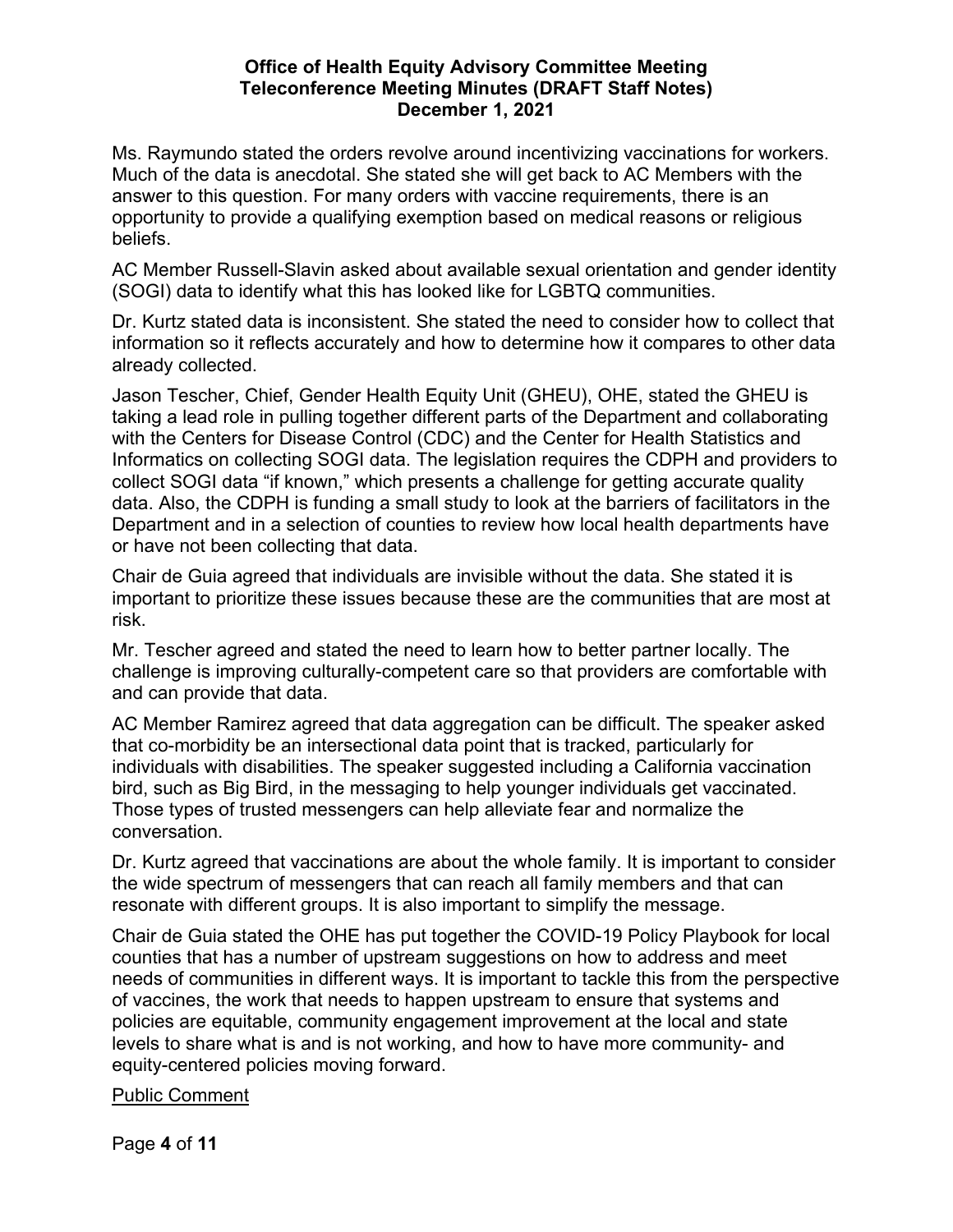Steve McNally stated the Los Angeles County Department of Mental Health went underneath the data that is regularly reported but is available by doing a countywide data project to begin to break out individuals into different groups. The speaker stated the California Open Data Portal that is available across agencies is a massive data dump that is challenging to decipher for the lay person. The speaker suggested looking at all available resources and creating something that allows data to be put into an Excel file and downloaded but that will create county exhibits for the data for county-bycounty comparison.

Steve McNally stated nothing says a county cannot collect more data than it is required to report. Even if it is done manually, the forms should begin to be changed in counties to begin collecting SOGI and other data and using it locally while the state catches up. The speaker suggested that this or another advisory board begin supporting local advocates on community behavioral health boards or mental health boards or the equivalent so that state and county data is in sync. Many counties are not committed to fulfilling their requirements without a fight.

## Rohan Radhakrishna

Rohan Radhakrishna, Deputy Director, OHE, stated he just came from testifying to the first-ever California Assembly Select Committee on the Social Determinants of Health. He stated he represented the state perspective and the work of the OHE and the AC over the past nine years and how the OHE is mandated to address the social determinants of health, which, due to the COVID-19 pandemic, is becoming more mainstream. He thanked all who have been involved in the history and formation of the OHE because it is beginning to create upstream change well beyond the Department and into the California Health and Human Services Agency (CalHHS).

Deputy Director Radhakrishna reviewed the updated logo and website of the CalHHS website. He reviewed the Guiding Principles and Strategic Priorities tab. It has been rebranded to model the Federal Health and Human Services Agency website. He stated the tagline has been updated from Data-Driven, Person-Centered to Data-Driven, Equity-Focused, Person-Centered, putting equity at the center. Changes to CalHHS's guiding principles and strategic priorities have been due in part to the work of the Department and the OHE to positively shape the Agency for the future.

## **Discussion**

AC Member Julien asked about dedicated resources for work on the social determinants of health, health in all policies, climate change, health equity, and other programs that are not traditionally funded grant programs historically not seen in public health.

Deputy Director Radhakrishna stated there are no updates on federal funding at this time; however, the Assembly Committee spoke to the need for non-categorical funding to allow more flexibility at the local level.

## Public Comment

No members of the public addressed the AC.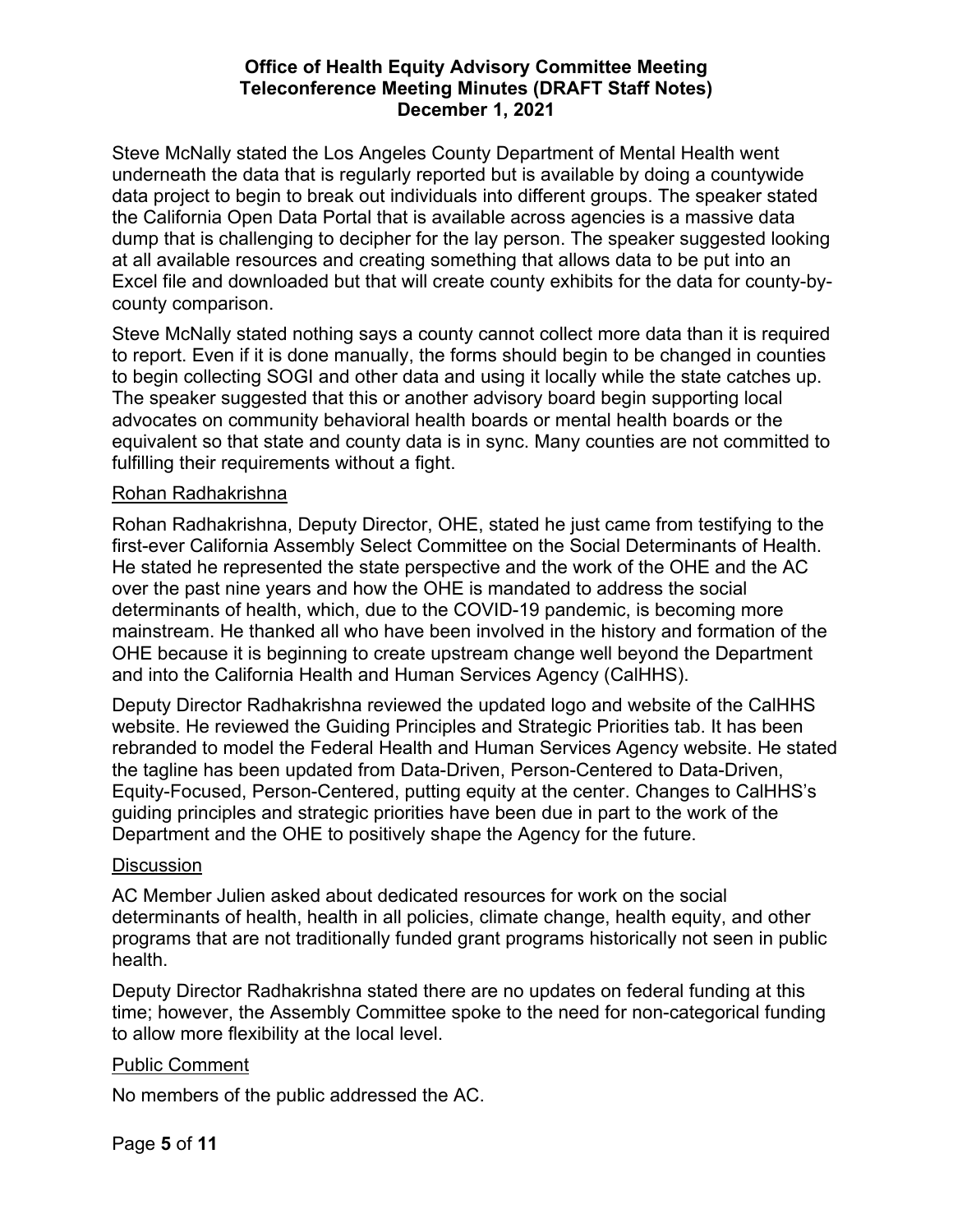## **11:00 a.m. Break**

## **11:10 a.m. 2021 Reflection and 2022 Planning**

Chair de Guia stated the purpose of this agenda item is to recap the 2021 AC discussions and activities, discuss the AC's priority issue areas and opportunities for action, and plan the next steps for determining recommendations and activities in 2022.

Chair de Guia reviewed the One-Year Recap of Activities from December of 2020 to October of 2021, which was included in the meeting materials. She stated this past year was a year of transition, new leadership, and many new members. She asked AC Members to consider these reflections, the CalHHS's guiding principles and strategic priorities, and Deputy Director Radhakrishna's vision for how to move forward to leverage the AC in 2022 in a way that is building on the momentum being played out at the state and local levels.

Chair de Guia asked for AC Member perspectives, what they took away from this past year, what was learned as an AC Member, and how that might then help the AC going forward.

Vice Chair Malekafzali, Vice Chair of the OHE-AC, stated it was a pivotal year to think through the issues of the COVID-19 pandemic and the importance of health equity, which provides an opportunity to transition those learnings into how the AC does its work and supports the OHE around those issues. A second opportunity is the intentional engagement of the new leadership. This gives the opportunity for the AC to consider what it wants to be and how it wants to help the OHE support its expanded intentions around community engagement with a deep health equity lens.

AC Member Zhang suggested creating a shared analysis on equity because there are many lessons learned last year about the importance of the social determinants of health as well as structural determinants of health. It is important to learn what equity means to each AC Member and how the AC can come together. It is important to build that shared analysis and build solidarity with each other so that the AC does not unintentionally further marginalize the ones who are most marginalized.

AC Member Julien stated she loves where the OHE and AC are now and how dynamic things are. Tremendous shifts have occurred, which creates an exciting time for opportunity. It is important to capitalize on that. She reminded the AC about discussions in the past about collaborating with community, doing listening sessions in communities, taking AC meetings out to communities, and engaging more. The COVID-19 pandemic demonstrated how critical engagement is to the success of the work of the AC. She suggested getting back to that focus. She reminded AC Members that past discussions also included the fact that racial equity undergirds all equity issues. Addressing equity issues also addresses structural racism in tandem.

Chair de Guia asked Deputy Director Radhakrishna how he would like to see the AC Members work and partner with him in 2022.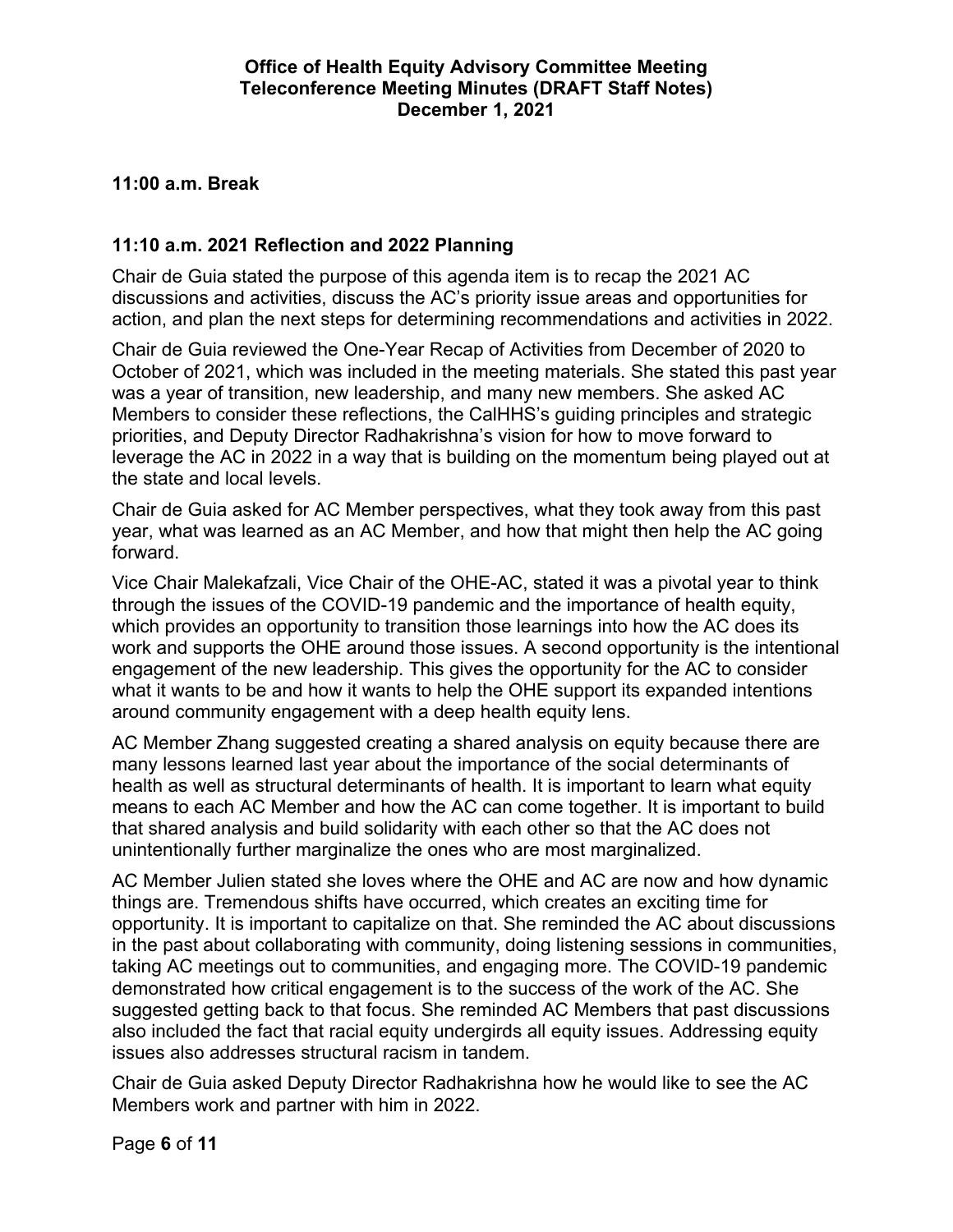Deputy Director Radhakrishna stated the passion and expertise of the AC Members keeps the OHE fresh, accountable, and relevant. He stated he is thankful for the diversity of lived, professional experience in this virtual space. Next year will be a time of strategic priority-setting. The OHE will celebrate its 10-year anniversary, the Portrait of Promise Strategic Plan from 2015 has reached its sunset – a new course will need to be charted for the next three- to five-year period, and new leadership will refresh their priorities.

Deputy Director Radhakrishna stated the OHE is centering equity and antiracism specifically; there is great opportunity for the AC to influence the entire Department. For example, drafts of process and outcome metrics to measure the domains will be brought to the AC early next year for feedback. He suggested off-cycle engagement beyond the quarterly AC meetings, such as surveys and other ways to get ongoing and continuous feedback.

Deputy Director Radhakrishna stated the OHE will formally embark on a strategic planning process in 2022. The AC is the most important audience amongst many from community groups, local health jurisdictions, state partners, and staff. He stated the need for the AC's close and frequent involvement in the entire process. A timeline, trajectory, and opportunities for engagement will be presented in more detail at the next AC meeting.

Deputy Director Radhakrishna stated he looks forward to being out in the community for listening sessions and other meetings. He stated discussions with even more diverse voices on the ground are important.

AC Member Africa suggested discussing how to build partnerships statewide, with local community-based organizations, and stakeholders to move this work forward. He stated the need to find common ground that does not look for perfection but looks for movement. The lack of mutual understanding is often a barrier to moving even one step further.

AC Member Africa stated the need to consider what can be done together to shift the AC and the OHE from being "us" and "them." No one is dispensable in this work. He stated the need to create a culture where individuals are inclusive and belong so they feel they can contribute significantly to movement that is beginning to happen. He stated, although AC Members may disagree with each other and perspectives may be different, there is a need to move beyond each person's perspectives to get to the common good.

AC Member Africa disagreed with Deputy Director Radhakrishna's concept that this is about long-term. He stated there is a sense of urgency; it is about now, but also, at the same time, there is a need to look at the strategies to change for tomorrow. There needs to be a mindset that it is now with strategic thinking, mindfulness, and movementbuilding that also will carry on for the infrastructure for tomorrow.

AC Member Austin stated it has been difficult to do meaningful, long-term work during the COVID-19 pandemic. Space needs to be created around strategic planning. She suggested looking at ways to address urgency without burnout such as creating working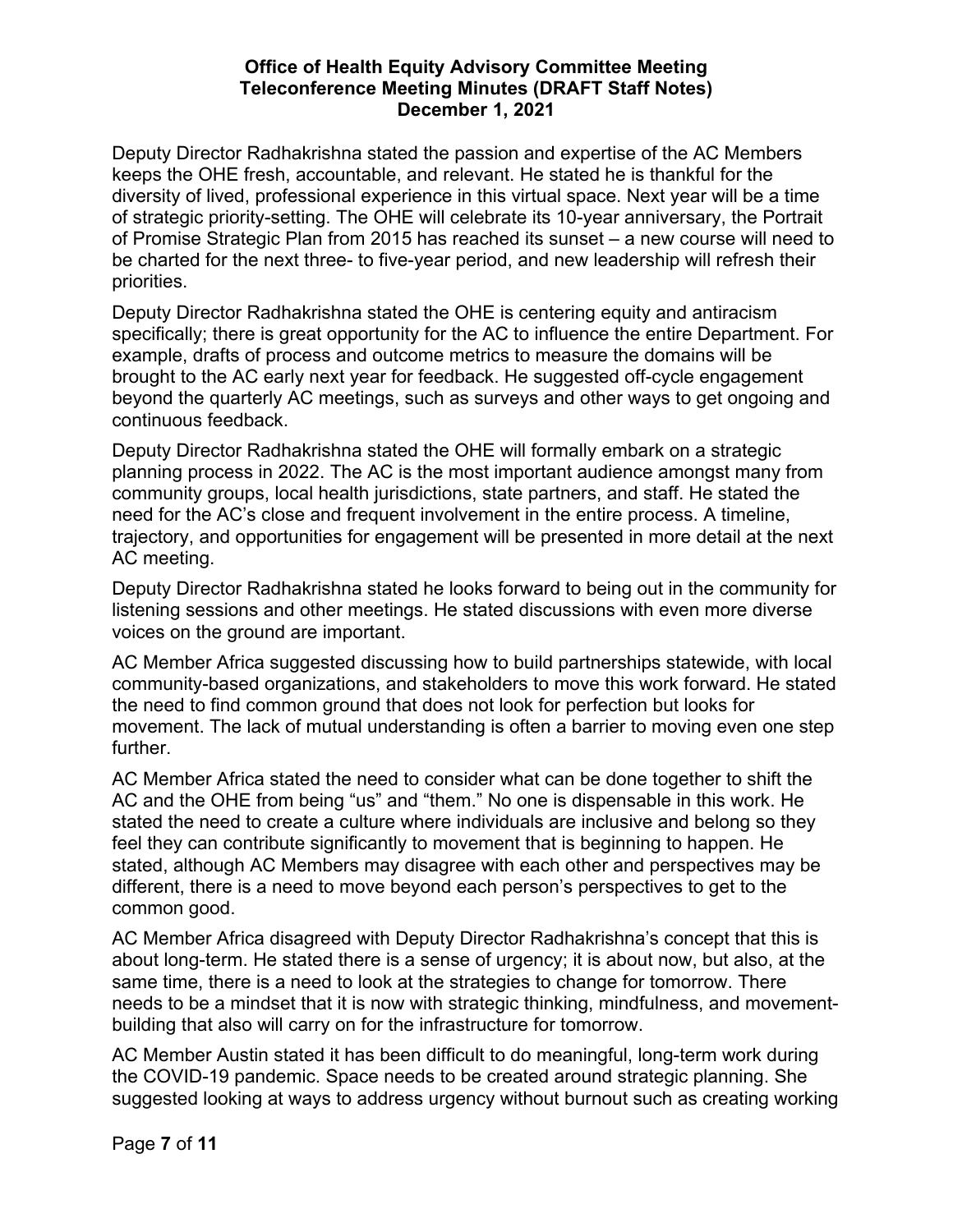groups to working on long-term, short-term, and urgent goals. It is difficult to make decisions in a committee. Engaging in between these larger AC meetings with smaller working groups of perhaps two AC Members could help advance some of the most important pieces by bringing recommendations to the AC for approval.

AC Member Julien suggested putting AC Member Africa's comments about differing opinions, working past individual disagreements, and finding common ground for the greater good on a future agenda. Part of the reality in being truly diverse and inclusive is having misperceptions of information or perhaps mistrust. It is important to share and receive information in a way that is neutral for the best interests of the community.

AC Member Zhang agreed and stated she refers to this as creating a shared analysis on equity among AC Members.

Chair de Guia stated she loves the idea of working together and doing an equity analysis to learn each other's definitions. She stated the need to be mindful that the AC is an extension of the state, which means the AC must abide by certain laws and the transparency of the work being done together as a group. Work groups can be created of no more than two members. Currently, the Subcommittee meets before AC meetings to discuss agendas. These public meetings can be used to do some of that work.

Chair de Guia stated some of the things she would love to do as an AC going forward is to hear more from AC Members on community needs, perspectives, and solutions. Bringing those to the table to help inform OHE, the strategic planning process, and other partners such as Health in All Policies (HiAP) and the Capitol Collaborative on Race and Equity (CCORE), is important.

Chair de Guia stated she would love to see even more members of the public join meetings and weigh in to hear from the CDPH and the OHE staff directly but also to bring their ideas and solutions to AC meetings. Hopefully, moving forward next year, meetings will be in person and therefore longer to achieve some of those processes. She stated the importance of continuing to offer a virtual or phone-in option for individuals who may not be able to participate in person.

Chair de Guia stated DDR discussed the ways that the CDPH is building in equity in measurement and accountability tools for staff. She stated providing the opportunity for AC Members to hear what is happening and also to offer recommendations for how that work is happening would be great. One of the biggest challenges that local health departments face is the lack of trust between community and government staff. She asked about ways that the OHE and AC Members can share or serve as a model for how to build that trust between community and government.

Chair de Guia suggested working with the Department and AC Members to think about ways to offer flexible funding opportunities – what that might look like for OHE and other projects moving forward in the CDPH.

Chair de Guia noted that she is coming up on the last six months as Chair of the OHE-AC. Leadership shifts are important for growth of organizations and institutions. Vice Chair Malekafzali cannot step in as Chair because legislation mandates that the Chair must be from a community-based organization. She encouraged AC Members to

Page **8** of **11**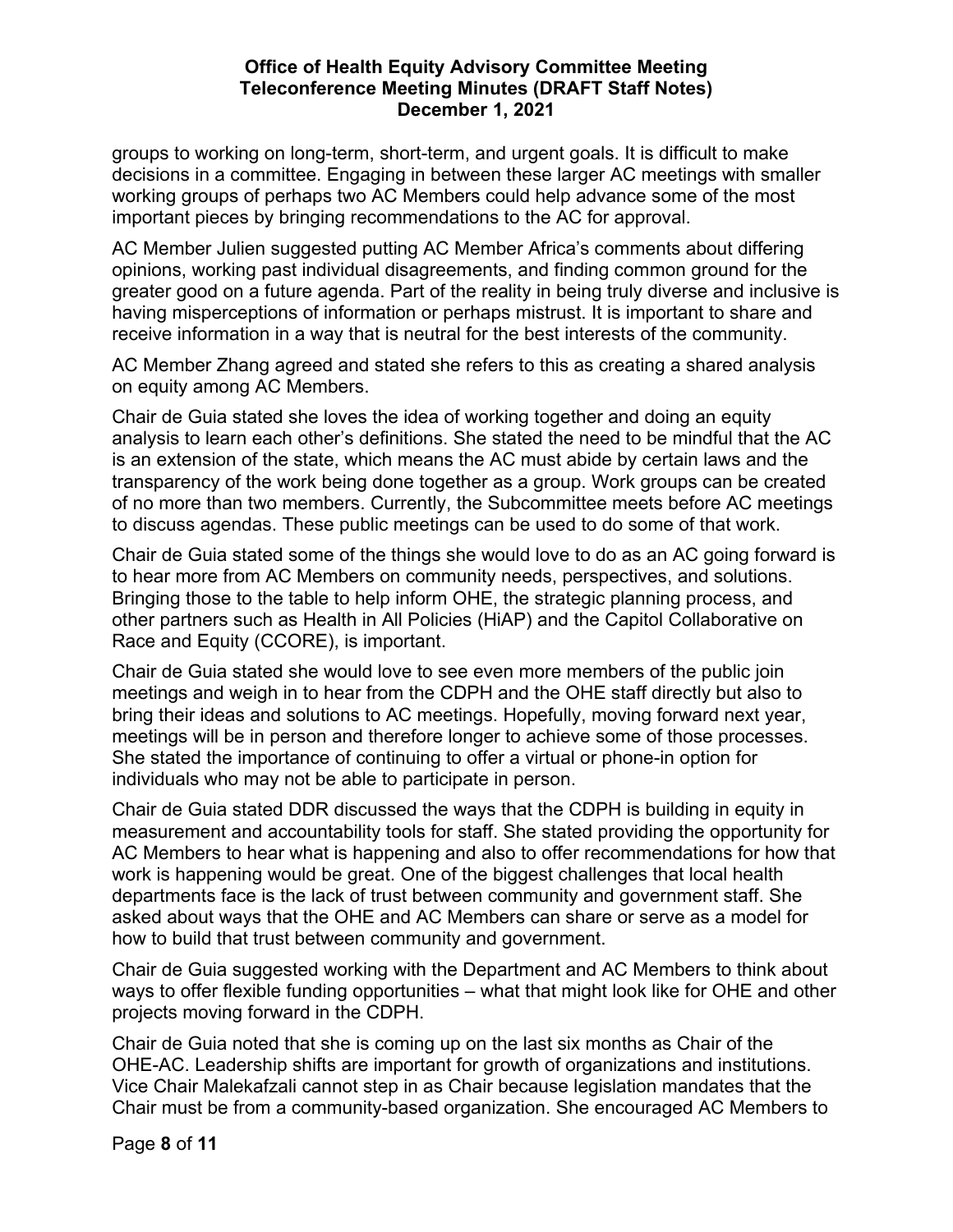step in as Chair. She offered to meet offline with AC Members to share more details about the role of Chair of the OHE.

AC Member Lee stated appreciation for the Unit/Section Reports in the meeting materials but suggested hearing a short synopsis of key takeaways or a key question from the Unit/Section Chiefs at AC meetings. Sometimes the message gets lost in long reports, even though it is good to hear about the great work being done. It is important to have an open dialogue with the Unit/Section Chiefs.

Chair de Guia invited staff to provide a quick update on Assembly Bill (AB) 1220, which deals with housing and the OHE program.

Lazaro Cardenas, Chief, Health in All Policies and Racial Health Equity Section, stated the initiative expands some of the work being done over the past few years to drive cross-sectional change on racial and health equity. He provided an overview of the background and analysis of AB 1220. AB 1220 reforms the Homeless Coordinating and Financing Council and renames it as the California Interagency Council on Homelessness (ICH). A big change is that the CalHHS and the CDPH have joined the ICH. There are smaller working groups under the ICH – the OHE has been invited to participate in the State Funding and Programs Working Group.

Mr. Cardenas stated he will share the most recent Action Plan to Prevent and End Homelessness and the AB 1220 text and analysis in the chat section.

Chair de Guia stated this initiative was highlighted today because the AC has been discussing housing over the past few meetings. The AC can leverage its position with the OHE to share recommendations to the CDPH that can then carry those recommendations to the interagency working group.

## Public Comment

No members of the public addressed the OHE-AC.

# **12:00 p.m. 2021 OHE Program Update | Public Comment | Adjourn**

## **Presenters:**

- Lazaro Cardenas, Chief, Health in All Policies and Racial Health Equity Section
- Linda Helland, Chief, Climate Change and Health Equity Section (CCHES)
- Peter Oh, Chief, Health Equity Research and Statistics Section (HERSS)
- Jason Tescher, Chief, Gender Health Equity Unit (GHEU)

Chair de Guia stated the purpose of this agenda item is to give AC Members a chance to ask questions or make comments on OHE program written updates circulated before the meeting, hear public comments, and adjourn the meeting. She asked the Unit/Section Chiefs to share high-level updates from their reports.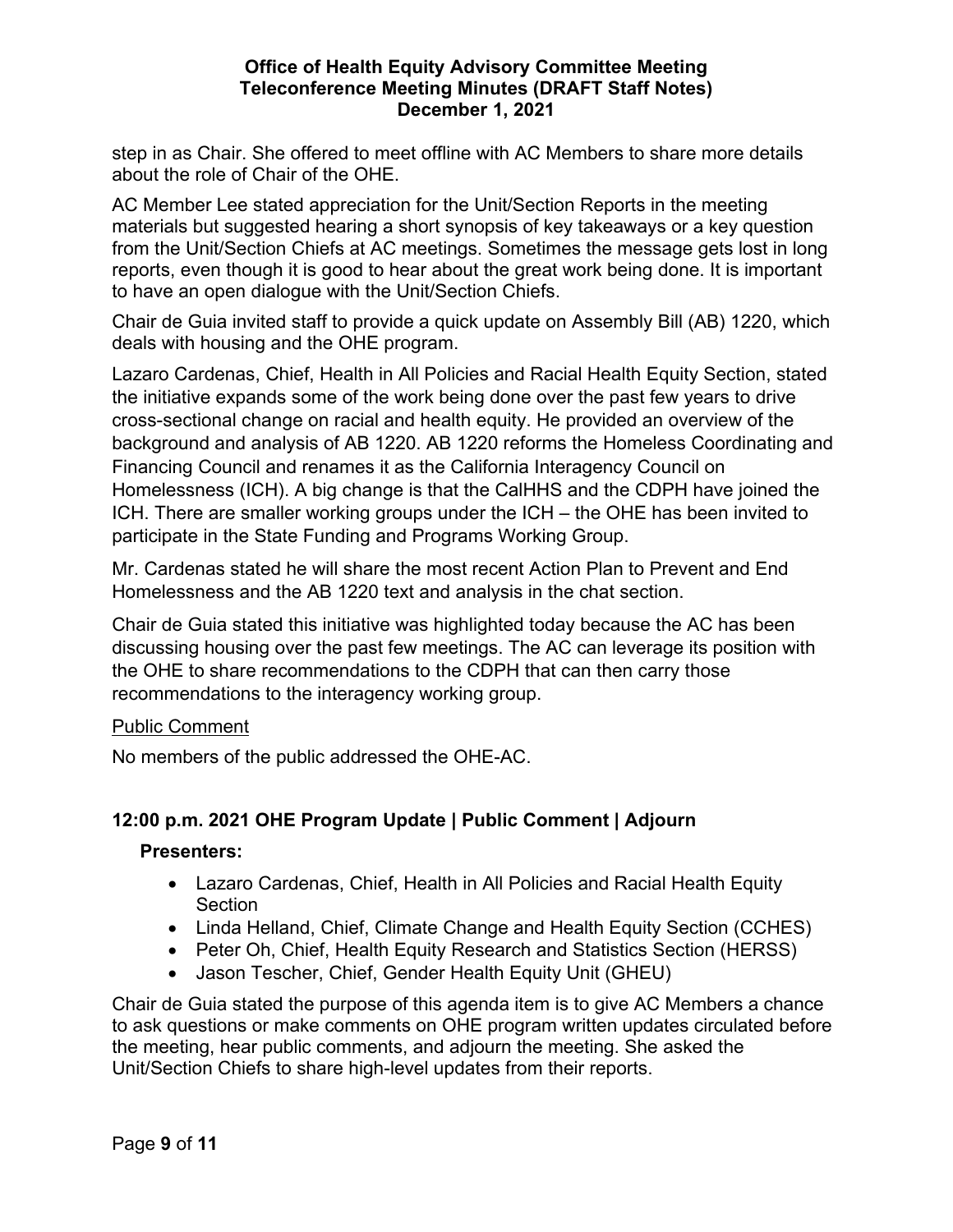Jason Tescher, Chief, GHEU, stated the Request for Proposals (RFP) for the first \$9.5 million of the LBTQ Health Equity Initiative is expected to be released in February. Additional staff will be added to implement the Transgender Wellness and Equity Fund.

Peter Oh, Chief, HERSS, noted that the name of several OHE units changed from unit to section as of October, due to administrative requirements. HERSS is in the process of hiring one staff at the entry-level research scientist level. He put the link to the job announcement in the chat section. The last couple of months have been a time of great renewal and reinvigoration for the team. Exciting new data products are expected to be completed for the Healthy Communities Data and Indicators (HCI) Project in early 2022.

Dr. Oh stated the data team will contribute to the CDPH selection of questionnaire contents in early 2022 to be included in the 2023-24 cycle of the California Health Interview Survey (CHIS), which is administered by UCLA. OHE will continue to advocate for a number of health-equity-related questions to be included in the upcoming survey cycle, including questions on climate change and health, justice involvement, personal experiences of discrimination or systemic racism, and questions to support the new Children and Youth Behavioral Health Initiative.

Linda Helland, Chief, CCHES, highlighted that, as climate impacts accelerate, the attention it receives also increases. Federal leadership is back on board. CCHES has provided health and racial equity and climate change data into updated CalHHS Guiding Principles and Strategic Priorities and has increased connections with the Governor's Office and other agencies on elevating the role of addressing the health impacts of climate change and using those to advance health equity outcomes.

Ms. Helland stated Dr. Mark Starr, former OHE Acting Deputy Director, represents the CalHHS on the California Strategic Growth Council (SGC). In this role, he is a champion on racial equity and will be working with others across the agency and other members of the SGC to help staff develop a clearinghouse on racial equity tools, templates, and resources for other state agencies.

Ms. Helland stated the CCHES received another five years of funding from the CDC Climate and Health Program for the Building Resilience Against Climate Effects (CalBRACE) Grant. A staff member will be added, which will greatly increase the CDPH's climate and health leadership that is working to develop an internal strategic plan for the CDPH's climate and health leadership, starting an advisory group on climate and health, and working to support other CDPH programs to address climate change as a public health issue from within their existing programs.

Ms. Helland stated the CalBRACE Grant will also augment and increase existing tools and technical assistance for tribes and local health departments to address the health impacts of climate change, and will support a pilot project to prioritize home energy efficiency and weatherization services for low-income farm workers in Tulare County through working with Community Health Workers or Promotores de Salud Home Visitors.

Page **10** of **11**